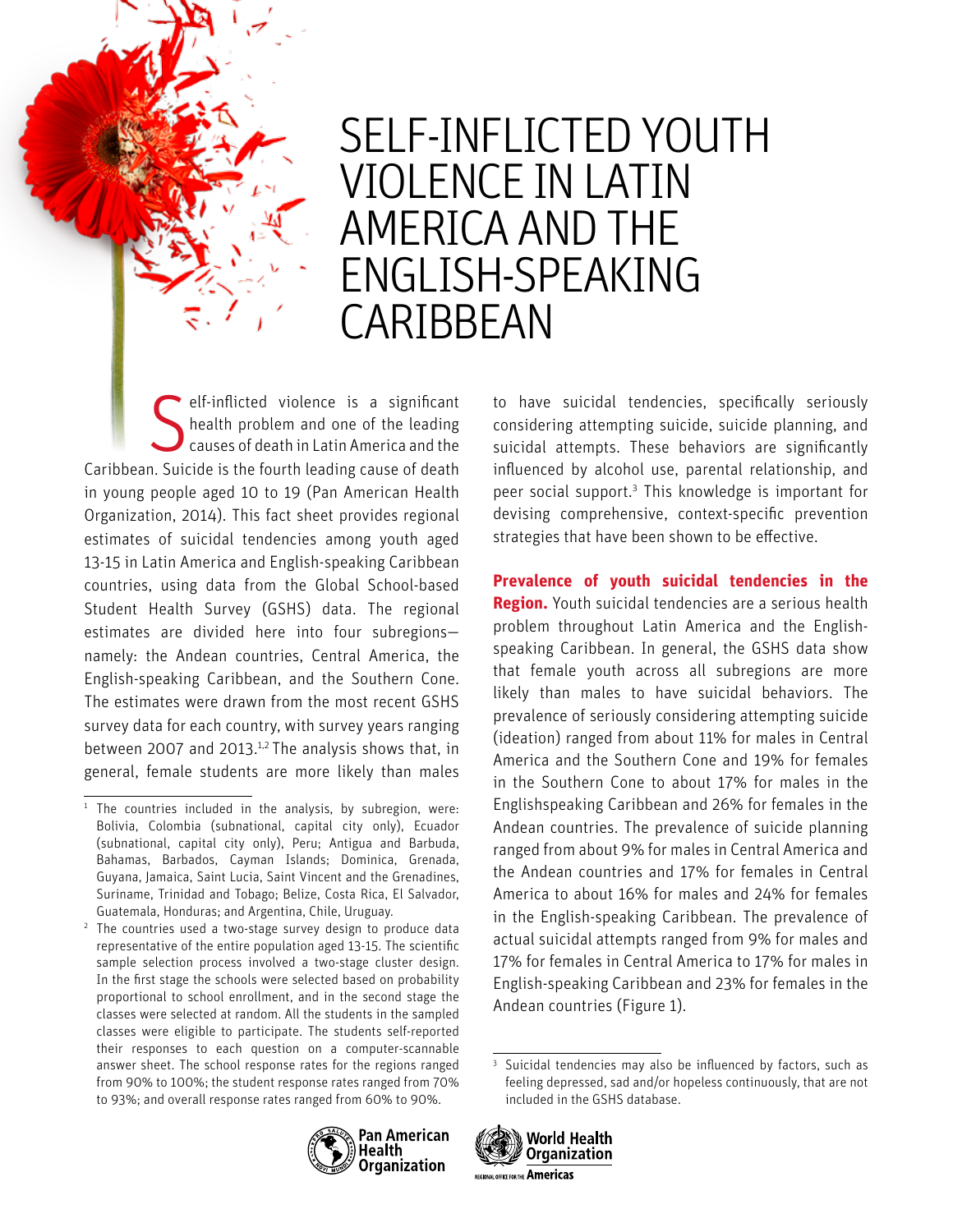**Risk factors associated with an increase in prevalence of youth suicidal tendencies.** Current alcohol use and poor peer social support appear to increase the prevalence of youth suicidal behaviors (considering attempting, planning, and actually attempting suicide) across the subregions. Although significant associations were not observed reported in every region by sex, the trends were consistent across all the different suicidal tendencies and were seen in most of the subregions. For example, being a current alcohol drinker almost doubled the overall prevalence of actually attempting suicide for female students in Central America and the Andean countries (Figure 2) and having poor peer

social support nearly quintupled the overall prevalence of seriously considering attempting suicide for male students in the Southern Cone (Figure 3).

**Protective factors associated with a decrease in the prevalence of student suicidal tendencies.** Having a strong parental relationship appears to be a protective factor in most of the subregions. For example, it decreased the prevalence of serious consideration of suicide by about one-third for male students in the English-speaking Caribbean and for female students in Central America (Figure 3).





Figure 2. Prevalence of actual suicide attempts among female students aged 13-15, by current drinker and overall prevalence, in the subregions of Latin America and the English-speaking Caribbean



**Females**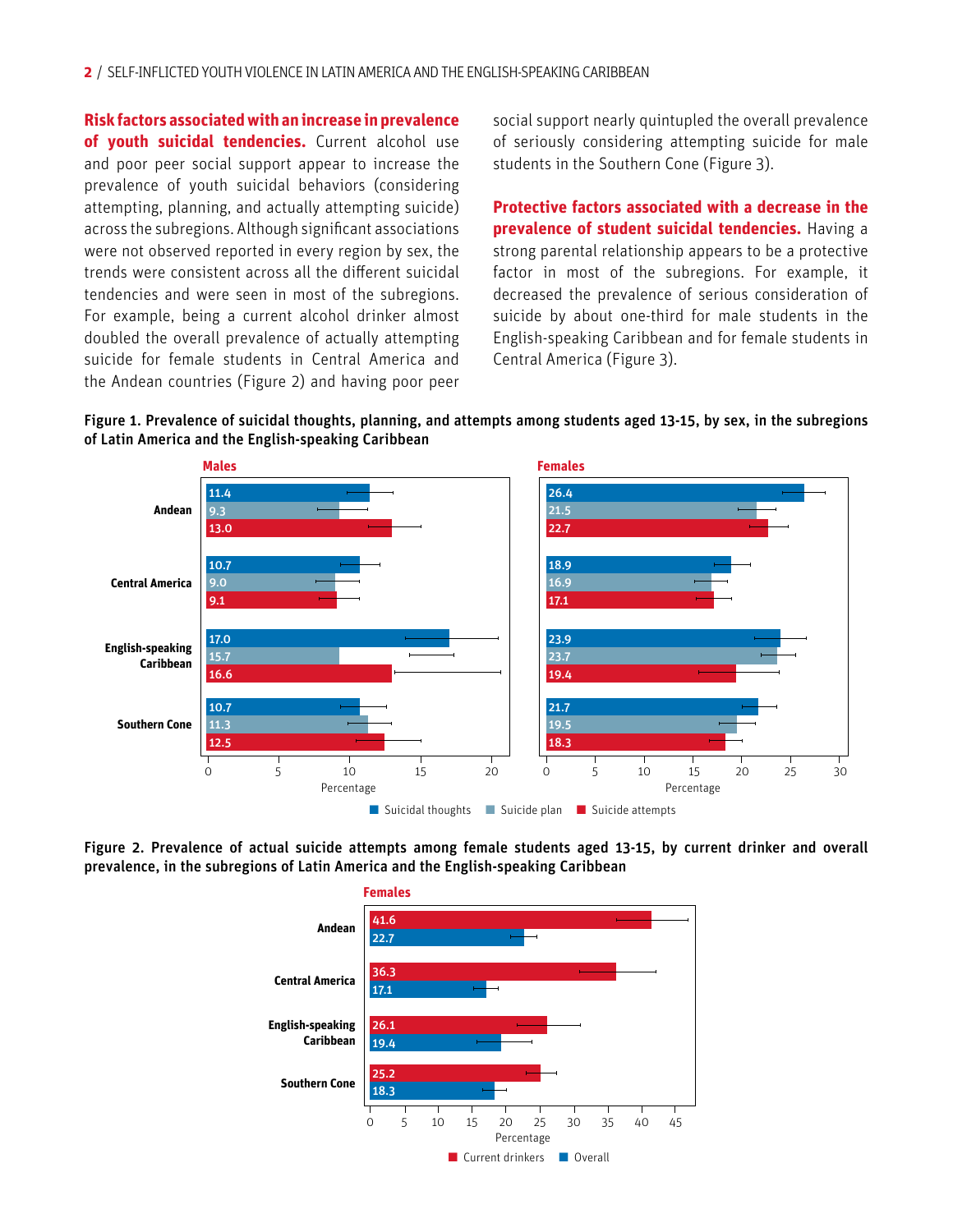

Figure 3. Prevalence of suicidal thoughts (ideation) among students aged 13-15, by strong parental relationship, poor peer social support, and overall prevalence, in the subregions of Latin America and the English-speaking Caribbean

**Suicides are preventable.** According to GSHS survey data, strategies that can help prevent self-inflicted youth violence include, developing safe, stable, and nurturing relationships between children and their parents and caregivers; developing life skills and nurturing peer social support in children and adolescents; and reducing the availability and harmful use of alcohol. In addition, WHO recommends restricting access to the most common means of suicide; incorporating suicide prevention as a central component of the health services; identifying and treating mental health and substance abuse disorders as early as possible; ensuring that the news media report suicide in a responsible manner; and training non-specialized health workers in the assessment and management of suicidal behavior (World Health Organization, 2014). In order for responses to be effective, prevention strategies must be context-specific, comprehensive, and evidence-based.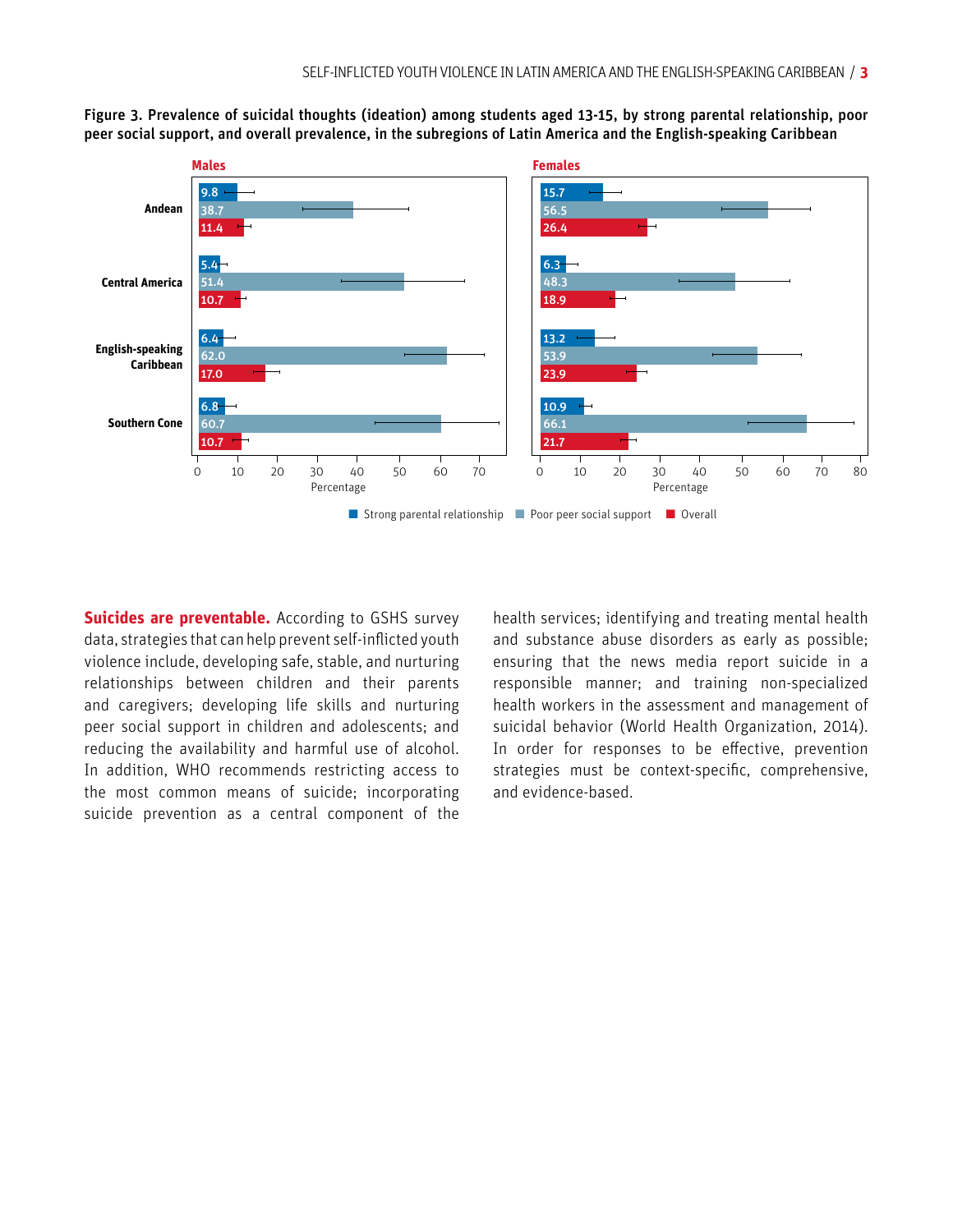# **Andean Countries**

| <b>Results for students aged 13-15 years</b>                            | <b>Total</b>         | <b>Males</b>        | <b>Females</b>      |  |  |
|-------------------------------------------------------------------------|----------------------|---------------------|---------------------|--|--|
| <b>General</b>                                                          |                      |                     |                     |  |  |
| Percentage of students who ever seriously considered                    | 18.9%                | 11.4%               | 26.4%               |  |  |
| suicide during the 12 months before the survey                          | $(17.1\% - 20.7\%)*$ | $(9.8\% - 13.1\%)$  | $(24.2\% - 28.6\%)$ |  |  |
| Percentage of students who ever made a plan about how they would        | 15.4%                | 9.3%                | 21.5%               |  |  |
| attempt suicide during the 12 months before the survey                  | $(13.9\% - 17.1\%)$  | $(7.7\% - 11.3\%)$  | $(19.6\% - 23.5\%)$ |  |  |
| Percentage of students who actually attempted suicide one or more times | 17.9%                | 13.0%               | 22.7%               |  |  |
| during the 12 months before the survey                                  | $(16.4\% - 19.4\%)$  | $(11.3\% - 15.0\%)$ | $(20.7\% - 24.7\%)$ |  |  |
| Among students who are current drinkerst                                |                      |                     |                     |  |  |
| Percentage of students who ever seriously considered                    | 33.2%                | 20.1%               | 47.7%               |  |  |
| suicide during the 12 months before the survey                          | $(28.7\% - 38.1\%)$  | $(16.0\% - 24.9\%)$ | $(42.3\% - 53.1\%)$ |  |  |
| Percentage of students who ever made a plan about how they would        | 27.1%                | 16.5%               | 38.6%               |  |  |
| attempt suicide during the 12 months before the survey                  | $(23.2\% - 31.35\%)$ | $(12.7\% - 21.2\%)$ | $(33.7\% - 43.7\%)$ |  |  |
| Percentage of students who actually attempted suicide one or more times | 30.6%                | 20.75               | 41.6%               |  |  |
| during the 12 months before the survey                                  | $(26.55\% - 35.0\%)$ | $(16.3\% - 25.9\%)$ | $(36.5\% - 46.9\%)$ |  |  |
| Among students with poor social support <sup>s</sup>                    |                      |                     |                     |  |  |
| Percentage of students who ever seriously considered                    | 50.1%                | 38.7%               | 56.5%               |  |  |
| suicide during the 12 months before the survey                          | $(42.4\% - 57.8\%)$  | $(26.2\% - 52.8\%)$ | $(45.0\% - 67.3\%)$ |  |  |
| Percentage of students who ever made a plan about how they would        | 41.2%                | 29.2%               | 47.9%               |  |  |
| attempt suicide during the 12 months before the survey                  | $(33.5\% - 49.3\%)$  | $(18.9\% - 42.3\%)$ | $(36.4\% - 59.6\%)$ |  |  |
| Percentage of students who actually attempted suicide one or more times | 44.5%                | 41.9%               | 45.9%               |  |  |
| during the 12 months before the survey                                  | $(37.0\% - 52.2\%)$  | $(28.6\% - 56.4\%)$ | $(36.7\% - 55.5\%)$ |  |  |
| Among students with strong parental relationships¶                      |                      |                     |                     |  |  |
| Percentage of students who ever seriously considered suicide during     | 13.1%                | 9.8%                | 15.7%               |  |  |
| the 12 months before the survey                                         | $(10.6\% - 16.1\%)$  | $(6.8\% - 14.0\%)$  | $(11.9\% - 20.3\%)$ |  |  |
| Percentage of students who ever made a plan about how they would        | 9.0%                 | 6.1%                | 11.2%               |  |  |
| attempt suicide during the 12 months before the survey                  | $(7.0\% - 11.35\%)$  | $(4.1\% - 9.1\%)$   | $(8.3\% - 14.8\%)$  |  |  |
| Percentage of students who actually attempted suicide one or more times | 11.35%               | $\star\star$        | 12.75%              |  |  |
| during the 12 months before the survey                                  | $(8.7\% - 14.45\%)$  |                     | $(9.4\% - 17.1\%)$  |  |  |

\* 95% confidence interval.

- † Current drinker defined as having at least one drink containing alcohol on one or more of the past 30 days.
- § The peer social support construct is composed of four questions related to respondents' perceptions of their relationships with their peers (how often the respondent feels lonely, the number of close friends they report, how often other students are kind and helpful, and how often they report being bullied).
- ¶ The parental relationship construct is composed of three questions related to the respondents' perceptions of the behavior and attitudes of their parent/guardians (whether the parent/guardian (1) checks if homework is complete, (2) understands problems and worries, and (3) really knows what the respondent did in his or her their free time).

\*\* Not available.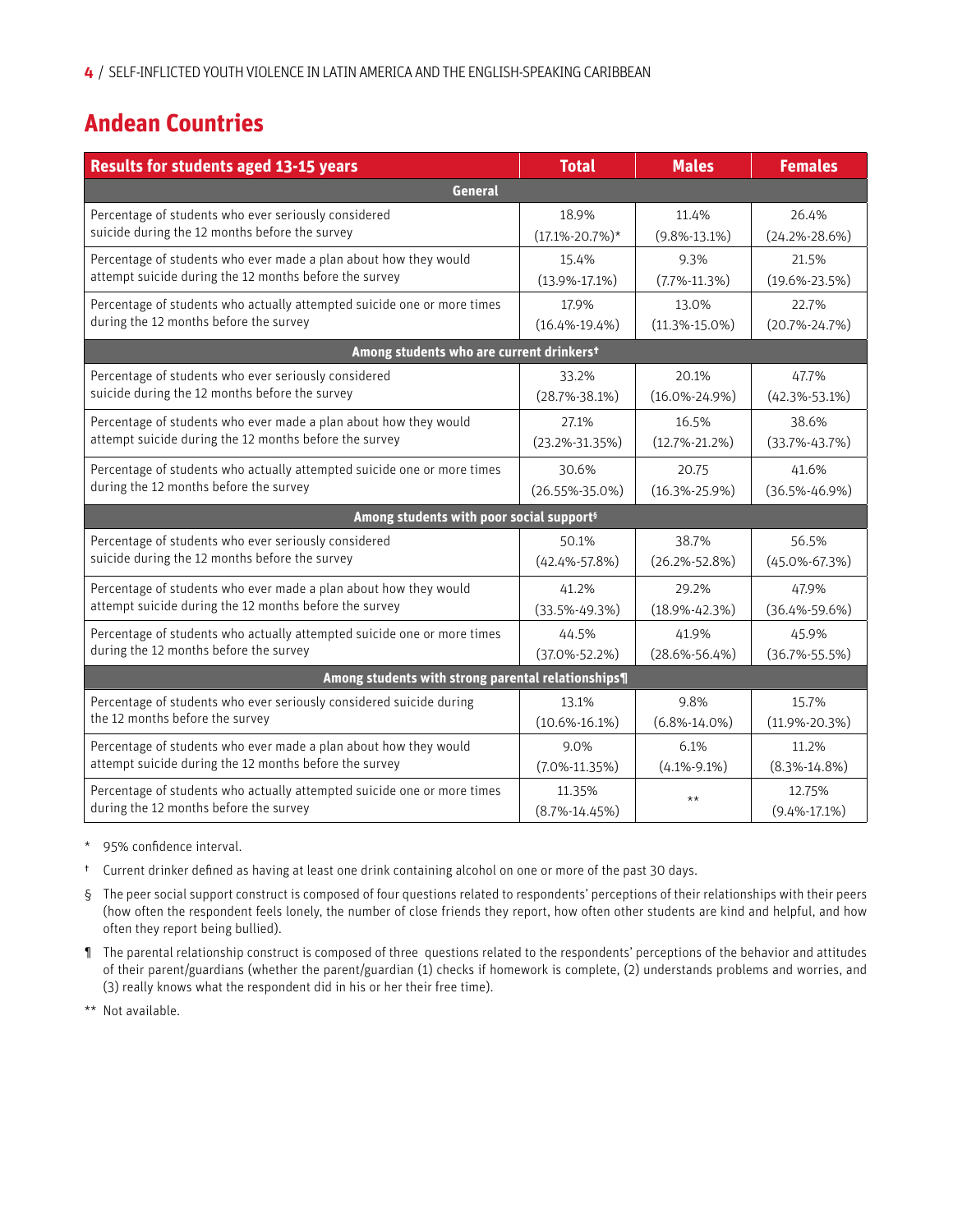# **Central America**

| <b>Results for students aged 13-15 years</b>                            | <b>Total</b>         | <b>Males</b>        | <b>Females</b>      |  |  |
|-------------------------------------------------------------------------|----------------------|---------------------|---------------------|--|--|
| General                                                                 |                      |                     |                     |  |  |
| Percentage of students who ever seriously considered                    | 14.8%                | 10.7%               | 18.9%               |  |  |
| suicide during the 12 months before the survey                          | $(13.7\% - 16.0\%)*$ | $(9.3\% - 12.2\%)$  | $(17.1\% - 20.9\%)$ |  |  |
| Percentage of students who ever made a plan about how they would        | 13.0%                | 9.0%                | 16.9%               |  |  |
| attempt suicide during the 12 months before the survey                  | $(11.9\% - 14.2\%)$  | $(7.6\% - 10.7\%)$  | $(15.2\% - 18.6\%)$ |  |  |
| Percentage of students who actually attempted suicide one or more times | 13.2%                | 9.1%                | 17.1%               |  |  |
| during the 12 months before the survey                                  | $(12.0\% - 14.5\%)$  | $(7.8\% - 10.7\%)$  | $(15.3\% - 19.0\%)$ |  |  |
| Among students who are current drinkers <sup>t</sup>                    |                      |                     |                     |  |  |
| Percentage of students who ever seriously considered                    | 30.5%                | 20.3%               | 40.4%               |  |  |
| suicide during the 12 months before the survey                          | $(26.7\% - 34.5\%)$  | $(16.2\% - 25.0\%)$ | $(35.1\% - 46.0\%)$ |  |  |
| Percentage of students who ever made a plan about how they would        | 26.9%                | 17.3%               | 36.1%               |  |  |
| attempt suicide during the 12 months before the survey                  | $(23.6\% - 30.6\%)$  | $(13.7\% - 21.8\%)$ | $(31.4\% - 41.0\%)$ |  |  |
| Percentage of students who actually attempted suicide one or more times | 26.5%                | 16.1%               | 36.3%               |  |  |
| during the 12 months before the survey                                  | $(23.0\% - 30.2\%)$  | $(12.6\% - 20.4\%)$ | $(30.9\% - 42.1\%)$ |  |  |
| Among students with poor social support <sup>s</sup>                    |                      |                     |                     |  |  |
| Percentage of students who ever seriously considered                    | 49.3%                | $***$               | 48.3%               |  |  |
| suicide during the 12 months before the survey                          | $(38.6\% - 60.0\%)$  |                     | $(34.6\% - 62.2\%)$ |  |  |
| Percentage of students who ever made a plan about how they would        | 41.8%                | $***$               | 43.4%               |  |  |
| attempt suicide during the 12 months before the survey                  | $(32.4\% - 51.8\%)$  |                     | $(31.2\% - 56.5\%)$ |  |  |
| Percentage of students who actually attempted suicide one or more times | 45.4%                | 43.4%               | 46.4%               |  |  |
| during the 12 months before the survey                                  | $(35.5\% - 55.6\%)$  | $(26.6\% - 62.0\%)$ | $(33.3\% - 60.1\%)$ |  |  |
| Among students with strong parental relationships¶                      |                      |                     |                     |  |  |
| Percentage of students who ever seriously considered                    | 5.8%                 | 5.4%                | 6.3%                |  |  |
| suicide during the 12 months before the survey                          | $(4.5\% - 7.4\%)$    | $(4.0\% - 7.3\%)$   | $(4.2\% - 9.3\%)$   |  |  |
| Percentage of students who ever made a plan about how they would        | 5.7%                 | 4.9%                | 6.6%                |  |  |
| attempt suicide during the 12 months before the survey                  | $(4.5\% - 7.3\%)$    | $(3.4\% - 7.0\%)$   | $(4.8\% - 9.1\%)$   |  |  |
| Percentage of students who actually attempted suicide one or more times | 6.4%                 | 5.7%                | 7.1%                |  |  |
| during the 12 months before the survey                                  | $(5.0\% - 8.0\%)$    | $(4.0\% - 8.2\%)$   | $(5.1\% - 9.8\%)$   |  |  |

95% confidence interval.

- † Current drinker defined as having at least one drink containing alcohol on one or more of the past 30 days.
- § The peer social support construct is composed of four questions related to respondents' perceptions of their relationships with their peers (how often the respondent feels lonely, the number of close friends they report, how often other students are kind and helpful, and how often they report being bullied).
- ¶ The parental relationship construct is composed of three questions related to the respondents' perceptions of the behavior and attitudes of their parent/guardians (whether the parent/guardian (1) checks if homework is complete, (2) understands problems and worries, and (3) really knows what the respondent did in his or her their free time).
- \*\* Not available.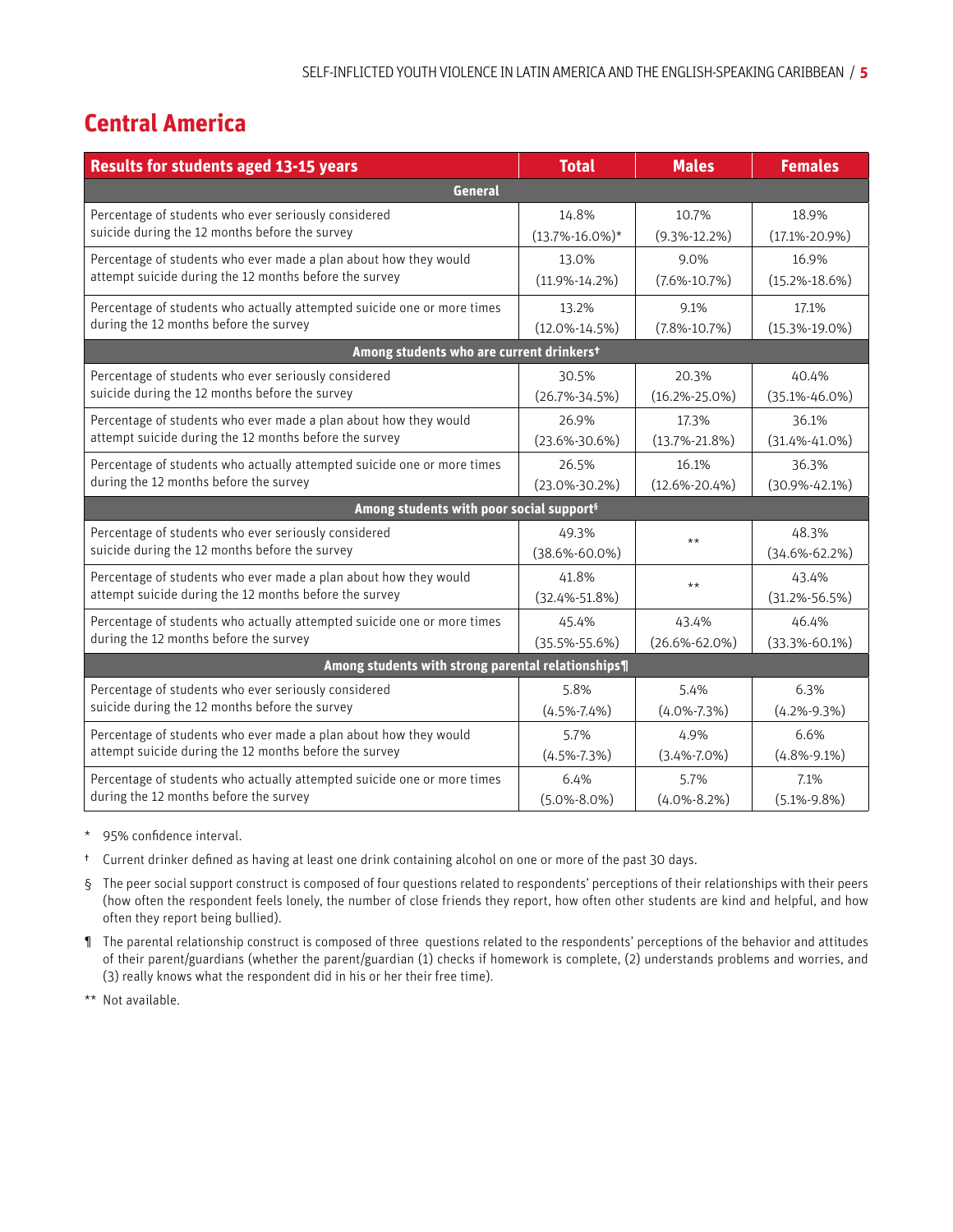# **English-speaking Caribbean**

| <b>Results for students aged 13-15 years</b>                            | <b>Total</b>         | <b>Males</b>        | <b>Females</b>      |  |  |
|-------------------------------------------------------------------------|----------------------|---------------------|---------------------|--|--|
| General                                                                 |                      |                     |                     |  |  |
| Percentage of students who ever seriously considered                    | 20.7%                | 17.0%               | 23.9%               |  |  |
| suicide during the 12 months before the survey                          | $(19.5\% - 21.9\%)*$ | $(13.9\% - 20.5\%)$ | $(21.3\% - 26.6\%)$ |  |  |
| Percentage of students who ever made a plan about how they would        | 19.9%                | 15.7%               | 23.7%               |  |  |
| attempt suicide during the 12 months before the survey                  | $(18.8\% - 21.1\%)$  | $(14.2\% - 17.4\%)$ | $(21.9\% - 25.5\%)$ |  |  |
| Percentage of students who actually attempted suicide one or more times | 18.0%                | 16.6%               | 19.4%               |  |  |
| during the 12 months before the survey                                  | $(15.1\% - 21.4\%)$  | $(13.2\% - 20.7\%)$ | $(15.6\% - 23.9\%)$ |  |  |
| Among students who are current drinkerst                                |                      |                     |                     |  |  |
| Percentage of students who ever seriously considered                    | 26.4%                | 21.7%               | 31.6%               |  |  |
| suicide during the 12 months before the survey                          | $(24.6\% - 28.3\%)$  | $(16.7\% - 27.8\%)$ | $(26.2\% - 37.6\%)$ |  |  |
| Percentage of students who ever made a plan about how they would        | 25.0%                | 18.3%               | 32.1%               |  |  |
| attempt suicide during the 12 months before the survey                  | $(23.4\% - 26.7\%)$  | $(15.1\% - 22.1\%)$ | $(29.2\% - 35.2\%)$ |  |  |
| Percentage of students who actually attempted suicide one or more times | 23.8%                | 21.7%               | 26.1%               |  |  |
| during the 12 months before the survey                                  | $(19.3\% - 28.9\%)$  | $(14.5\% - 31.3\%)$ | $(21.7\% - 31.1\%)$ |  |  |
| Among students with poor social support <sup>s</sup>                    |                      |                     |                     |  |  |
| Percentage of students who ever seriously considered                    | 57.5%                | 62.0%               | 53.9%               |  |  |
| suicide during the 12 months before the survey                          | $(48.9\% - 65.6\%)$  | $(51.6\% - 71.4\%)$ | $(42.7\% - 64.7\%)$ |  |  |
| Percentage of students who ever made a plan about how they would        | 43.4%                | 37.4%               | 48.2%               |  |  |
| attempt suicide during the 12 months before the survey                  | $(37.7\% - 49.2\%)$  | $(19.2\% - 59.9\%)$ | $(36.7\% - 59.9\%)$ |  |  |
| Percentage of students who actually attempted suicide one or more times | 47.6%                | 48.9%               | 47.5%               |  |  |
| during the 12 months before the survey                                  | $(29.1\% - 66.8\%)$  | $(23.7\% - 74.6\%)$ | $(32.7\% - 62.7\%)$ |  |  |
| Among students with strong parental relationships¶                      |                      |                     |                     |  |  |
| Percentage of students who ever seriously considered                    | 10.2%                | 6.4%                | 13.2%               |  |  |
| suicide during the 12 months before the survey                          | $(7.6\% - 13.6\%)$   | $(4.2\% - 9.5\%)$   | $(9.1\% - 18.7\%)$  |  |  |
| Percentage of students who ever made a plan about how they would        | 10.9%                | 7.9%                | 13.1%               |  |  |
| attempt suicide during the 12 months before the survey                  | $(8.7\% - 13.6\%)$   | $(4.4\% - 13.8\%)$  | $(10.6\% - 16.1\%)$ |  |  |
| Percentage of students who actually attempted suicide one or more times | 11.5%                | $***$               | 15.0%               |  |  |
| during the 12 months before the survey                                  | $(8.6\% - 15.2\%)$   |                     | $(9.9\% - 21.9\%)$  |  |  |

\* 95% confidence interval.

- † Current drinker defined as having at least one drink containing alcohol on one or more of the past 30 days.
- § The peer social support construct is composed of four questions related to respondents' perceptions of their relationships with their peers (how often the respondent feels lonely, the number of close friends they report, how often other students are kind and helpful, and how often they report being bullied).
- ¶ The parental relationship construct is composed of three questions related to the respondents' perceptions of the behavior and attitudes of their parent/guardians (whether the parent/guardian (1) checks if homework is complete, (2) understands problems and worries, and (3) really knows what the respondent did in his or her their free time).

\*\* Not available.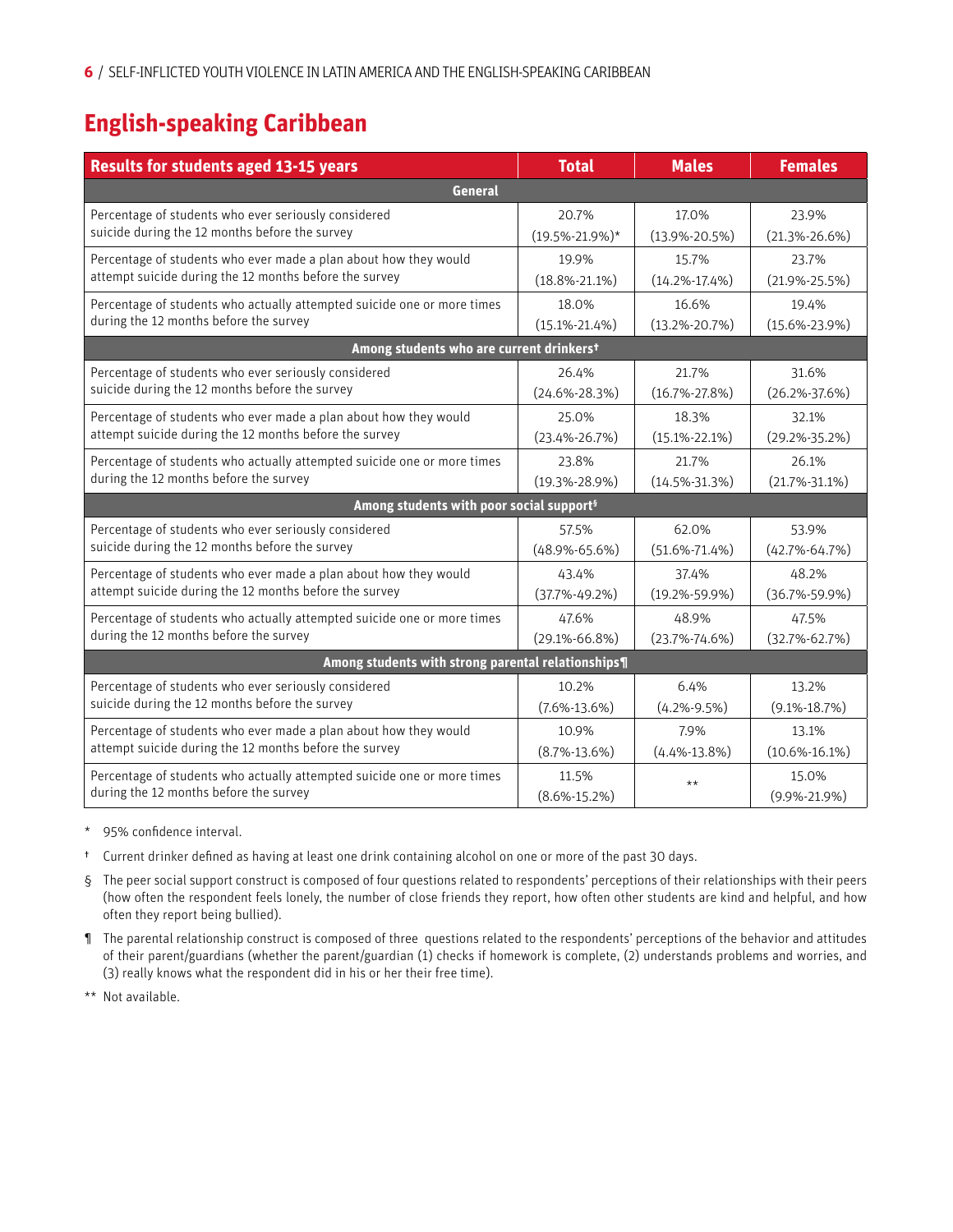### **Southern Cone**

| <b>Results for students aged 13-15 years</b>                            | <b>Total</b>                | <b>Males</b>        | <b>Females</b>      |  |  |
|-------------------------------------------------------------------------|-----------------------------|---------------------|---------------------|--|--|
| <b>General</b>                                                          |                             |                     |                     |  |  |
| Percentage of students who ever seriously considered                    | 16.5%                       | 10.7%               | 21.7%               |  |  |
| suicide during the 12 months before the survey                          | $(14.9\% - 18.3\%)*$        | $(9.1\% - 12.6\%)$  | $(20.0\% - 23.6\%)$ |  |  |
| Percentage of students who ever made a plan about how they would        | 15.7%                       | 11.3%               | 19.5%               |  |  |
| attempt suicide during the 12 months before the survey                  | $(14.2\% - 17.3\%)$         | $(9.8\% - 13.0\%)$  | $(17.7\% - 21.4\%)$ |  |  |
| Percentage of students who actually attempted suicide one or more times | 15.7%                       | 12.5%               | 18.3%               |  |  |
| during the 12 months before the survey                                  | $(14.4\% - 17.1\%)$         | $(10.4\% - 15.0\%)$ | $(16.7\% - 20.1\%)$ |  |  |
| Among students who are current drinkerst                                |                             |                     |                     |  |  |
| Percentage of students who ever seriously considered                    | 22.6%                       | 14.0%               | 30.1%               |  |  |
| suicide during the 12 months before the survey                          | $(20.4\% - 24.8\%)$         | $(11.5\% - 17.0\%)$ | $(27.6\% - 37.6\%)$ |  |  |
| Percentage of students who ever made a plan about how they would        | 21.7%                       | 15.0%               | 27.3%               |  |  |
| attempt suicide during the 12 months before the survey                  | $(19.7\% - 23.8\%)$         | $(12.3\% - 18.2\%)$ | $(25.0\% - 29.8\%)$ |  |  |
| Percentage of students who actually attempted suicide one or more times | 20.6%                       | 15.2%               | 25.2%               |  |  |
| during the 12 months before the survey                                  | $(19.1^{\circ}\% - 22.3\%)$ | $(11.9\% - 19.2\%)$ | $(23.0\% - 27.6\%)$ |  |  |
| Among students with poor social support <sup>§</sup>                    |                             |                     |                     |  |  |
| Percentage of students who ever seriously considered                    | 64.4%                       | 60.7%               | 66.1%               |  |  |
| suicide during the 12 months before the survey                          | $(50.8\% - 76.1\%)$         | $(44.0\% - 75.2\%)$ | $(51.5\% - 78.2\%)$ |  |  |
| Percentage of students who ever made a plan about how they would        | 52.2%                       | 39.4%               | 60.0%               |  |  |
| attempt suicide during the 12 months before the survey                  | $(39.1\% - 65.1\%)$         | $(26.2\% - 54.2\%)$ | $(44.5\% - 73.7\%)$ |  |  |
| Percentage of students who actually attempted suicide one or more times | 45.2%                       | 30.9%               | 54.3%               |  |  |
| during the 12 months before the survey                                  | $(35.9\% - 54.9\%)$         | $(24.3\% - 38.4\%)$ | $(38.0\% - 69.7\%)$ |  |  |
| Among students with strong parental relationships¶                      |                             |                     |                     |  |  |
| Percentage of students who ever seriously considered                    | 9.1%                        | 6.8%                | 10.9%               |  |  |
| suicide during the 12 months before the survey                          | $(8.0\% - 10.3\%)$          | $(4.8\% - 9.7\%)$   | $(9.3\% - 12.7\%)$  |  |  |
| Percentage of students who ever made a plan about how they would        | 8.9%                        | 6.3%                | 11.1%               |  |  |
| attempt suicide during the 12 months before the survey                  | $(7.4\% - 10.7\%)$          | $(4.7\% - 8.6\%)$   | $(8.7\% - 14.1\%)$  |  |  |
| Percentage of students who actually attempted suicide one or more times | 9.5%                        | 7.8%                | 10.9%               |  |  |
| during the 12 months before the survey                                  | $(7.9\% - 11.3\%)$          | $(6.0\% - 10.0\%)$  | $(8.4\% - 14.1\%)$  |  |  |

- 95% confidence interval.
- † Current drinker defined as having at least one drink containing alcohol on one or more of the past 30 days.
- § The peer social support construct is composed of four questions related to respondents' perceptions of their relationships with their peers (how often the respondent feels lonely, the number of close friends they report, how often other students are kind and helpful, and how often they report being bullied).
- ¶ The parental relationship construct is composed of three questions related to the respondents' perceptions of the behavior and attitudes of their parent/guardians (whether the parent/guardian (1) checks if homework is complete, (2) understands problems and worries, and (3) really knows what the respondent did in his or her their free time).
- \*\* Not available.

#### **References**

Pan American Health Organization (2014). *Suicide mortality in the Americas: Regional report.* Available at: [http://www.paho.](http://www.paho.org/hq/index.php?option=com_content&view=article&id=10114:new-paho-report-more-than-7-suicides-per-hour-in-the-americas&Itemid=1926&lang=en) [org/hq/index.php?option=com\\_content&view=article&id=10114:new-paho-report-more-than-7-suicides-per-hour-in-the](http://www.paho.org/hq/index.php?option=com_content&view=article&id=10114:new-paho-report-more-than-7-suicides-per-hour-in-the-americas&Itemid=1926&lang=en)[americas&Itemid=1926&lang=en](http://www.paho.org/hq/index.php?option=com_content&view=article&id=10114:new-paho-report-more-than-7-suicides-per-hour-in-the-americas&Itemid=1926&lang=en)*.* 

World Health Organization (2014). Preventing suicide: a global perspective. Available at: [http://www.who.int/mental\\_health/suicide](http://www.who.int/mental_health/suicide-prevention/world_report_2014/en/)[prevention/world\\_report\\_2014/en/](http://www.who.int/mental_health/suicide-prevention/world_report_2014/en/)*.*